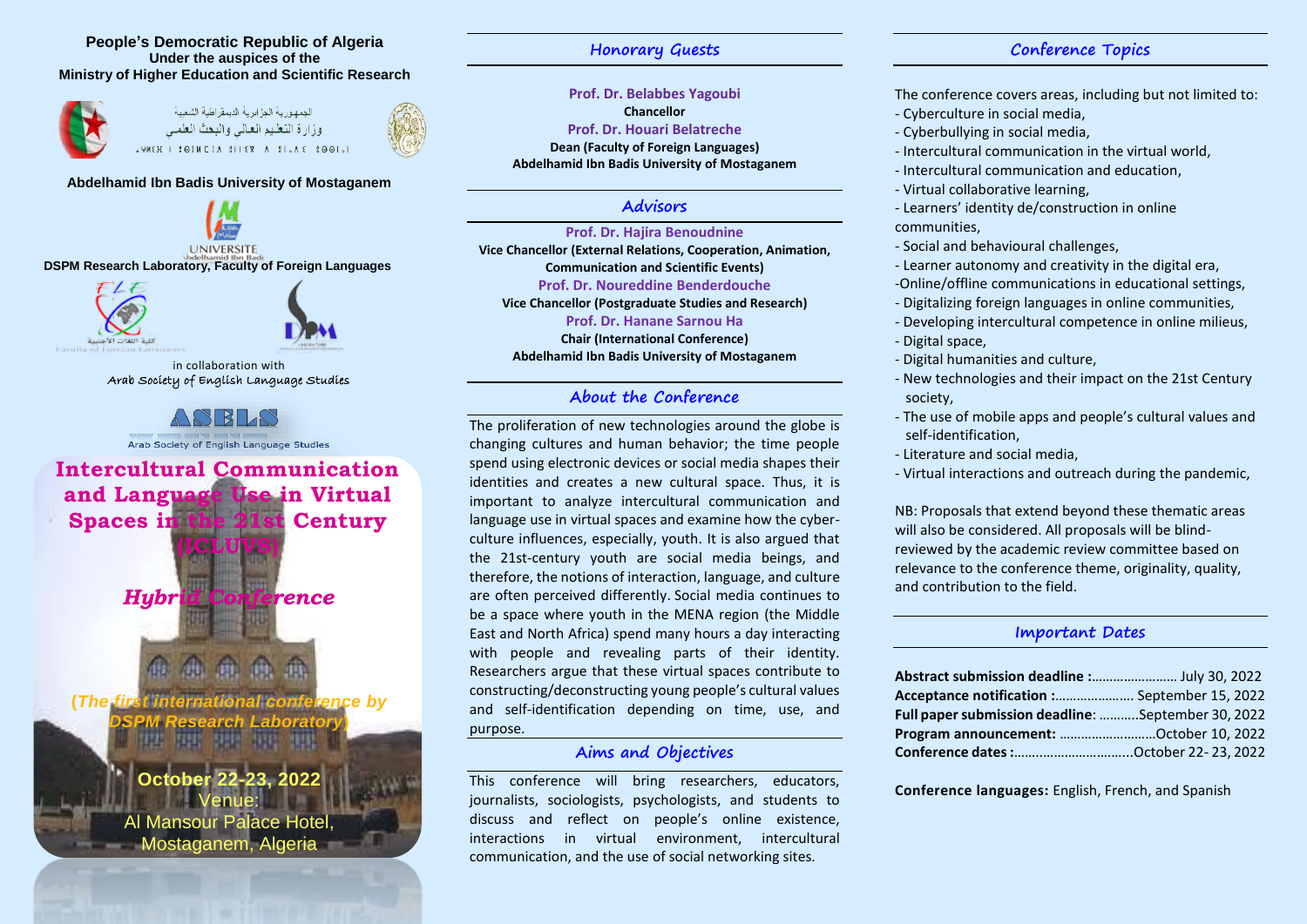

## **Submission Procedure**

All abstracts must include the following information:

- The author(s)'affiliation
- Title of the presentation
- Keywords (6 maximum)

NB: Abstracts should not exceed 250 words and should include an up-to-date reference list (5-10). Please submit abstracts to [dspmr@yahoo.com](mailto:dspmr@yahoo.com) and [info@AWEJ.org](mailto:info@AWEJ.org)

## **Conference Format**

The conference is offered in a hybrid format (i.e., online and in-person). Each oral presentation will last 10 minutes and followed by 5 minutes for questions. For poster presentations, posters will be posted throughout the conference venue. Poster presenters need to be available to explain their research to audience during coffee breaks. The conference Scientific Committee's feedback on the posters will be communicated later.

## **Registration Fees**

- DZ 6,000 (for local participants)
- US\$ 45 (for international in-person participants)
- US\$ 35 (for international online participants) Registration fees (in-person participants) include access to all sessions, coffee breaks, and conference materials.

## **Conference Venue**

Participants of the conference can stay in Al Mansour Hotel Palace. They can book rooms directly online or by contacting the hotel. It offers special prices for rooms,

including meals and transport, for international participants.

#### **Room rates (with meals):**

- US\$ 67 (single room)/DA 9800
- US\$ 126 (double room)/DA 18400
- US\$ 169 (triple room)/DA 24800 **Room rates (without meals):**

- US\$ 58 (single room)/DA 8500
- US\$ 97 (double room)/DA 14200
- US\$ 130 (triple room)/DA 18800

### Contact/Address: Tel: +213 (0)45-42-01-16/22/23; Mobile: +213 (0)661442240/42; Fax: +213 (0)454218

<https://www.youtube.com/watch?v=dwSmxPwAsfY>



## **Publications**

Selected papers will be published in the *Arab World English Journal* (AWEJ) in refereed proceedings in collaboration with the DSPM Research Laboratory of Abdelhamid Ibn Badis University of Mostaganem. Final papers should follow the AWEJ submissions guidelines:

[https://awej.org/awej-template/.](https://awej.org/awej-template/) AWEJ has been indexed on the Web of Science by Thomson Reuter:

#### [https://awej.org/academic-recognition/.](https://awej.org/academic-recognition/)

All accepted papers should meet AWEJ's publication requirements. The processing fee for an accepted paper is US\$300 by a single author (and additional US\$50 for each co-author). Full-length papers should be sent to: [info@AWEJ.org](mailto:info@AWEJ.org)

## **Organising Committee**

#### **Invitation, Protocol & Event Committee**

Prof. Dr. Hanane Sarnou, Abdelhamid Ibn Badis University, Algeria Prof. Dr. Nadia Idri, Abderamane Mira University, Algeria Dr. Nadia Bentaifour, Abdelhamid Ibn Badis University, Algeria Dr. Dallel Sarnou, Abdelhamid Ibn Badis University, Algeria Dr. Yasmina Djaafri, Abdelhamid Ibn Badis University, Algeria Dr. Melouka Ziani, Abdelhamid Ibn Badis University, Algeria Dr. Isabelle Cros, Aix Marseille University, France

#### **Logistics, Gifts, Certificates**

Dr. Mired Houari, Abdelhamid Ibn Badis University, Algeria Dr. O. SiBouziane Sabria, Abdelhamid Ibn Badis University, Algeria Dr. Heirech Faiza, Abdelhamid Ibn Badis University, Algeria Dr. Benyoucef Radia, Abdelhamid Ibn Badis University, Algeria Dr. Moulay Hacene Yacine, Ibn Khaldoun University, Algeria Ms. Farida Ouali, Abdelhamid Ibn Badis University, Algeria

#### **Registration, Technical, and Publicity**

Prof. Dr. Abdelkader Boukortt, Abdelhamid Ibn Badis University, Algeria Dr. Said Meskin, Abdelhamid Ibn Badis University, Algeria Ms. Mounira Kharoubi, Abdelhamid Ibn Badis University, Algeria Ms. Soumia Bentamra, Abdelhamid Ibn Badis University, Algeria Dr. Zahir Ahouari, Abderahmane Mira University, Algeria

### **International scientific committee**

Prof. Dr. Hanane Sarnou, Abdelhamid Ibn Badis University, Algeria Prof. Dr. Souad Hamerlain, Abdelhamid Ibn Badis University, Algeria Prof. Nadia Idri, Abderrahmane MIRA University, Algeria Prof. Dr. Malika Bensekat, Abdelhamid Ibn Badis University, Algeria Prof. Dr. Fatiha Kaid, ENSO, Algeria Prof. Dr. Ghania Ouahmiche, University of Oran, Algeria Prof. Dr. Mohamed Melouk, Djillali Liabes University, Algeria Prof. Dr. Nassima Kaid, Djillali Liabes University, Algeria Prof. Dr. Jean-Paule Narcy-Combes, Université Sorbonne Nouvelle–Paris3, France Prof. Dr. Sabri Koç, Başkent University, Turkey Prof. Dr. Linda Pilliere, Aix Marseille University, France Prof. Dr. Shahid Abrar-ul-Hassan, Yorkville University, Canada Dr. Dallel Sarnou, Abdelhamid Ibn Badis University, Algeria Dr. Yasmina Djaafri, Abdelhamid Ibn Badis University, Algeria Dr. Melouka Ziani, Abdelhamid Ibn Badis University, Algeria Dr. Zineb Djoub, Abdelhamid Ibn Badis University, Algeria Dr. Karima Taleb Abderrahman, Abdelhamid Ibn Badis University, Algeria Dr. Nadia Gounane, Moulay Tahar University, Algeria Dr. Nadia Bentaifour, Abdelhamid Ibn Badis University, Algeria Dr. Isabelle Cros, Aix Marseille University, France Dr. Marco Cappellini, Aix Maarseille University, France Dr. Bootheina Majoul, High Institute of Languages, Tunisia Dr. Olfa Gandouz, University of Gabes, Tunisia Dr. Christian Ludwig, Essen/NRW, Germany Dr. Suhair Al Alami, Al Ghurair University, UAE Dr. Labed Zohra, ENSO, Oran, Algeria Dr. Sohila Soltani, ENSO, Oran, Algeria Dr. Khalida Kissi, ENSO, Oran, Algeria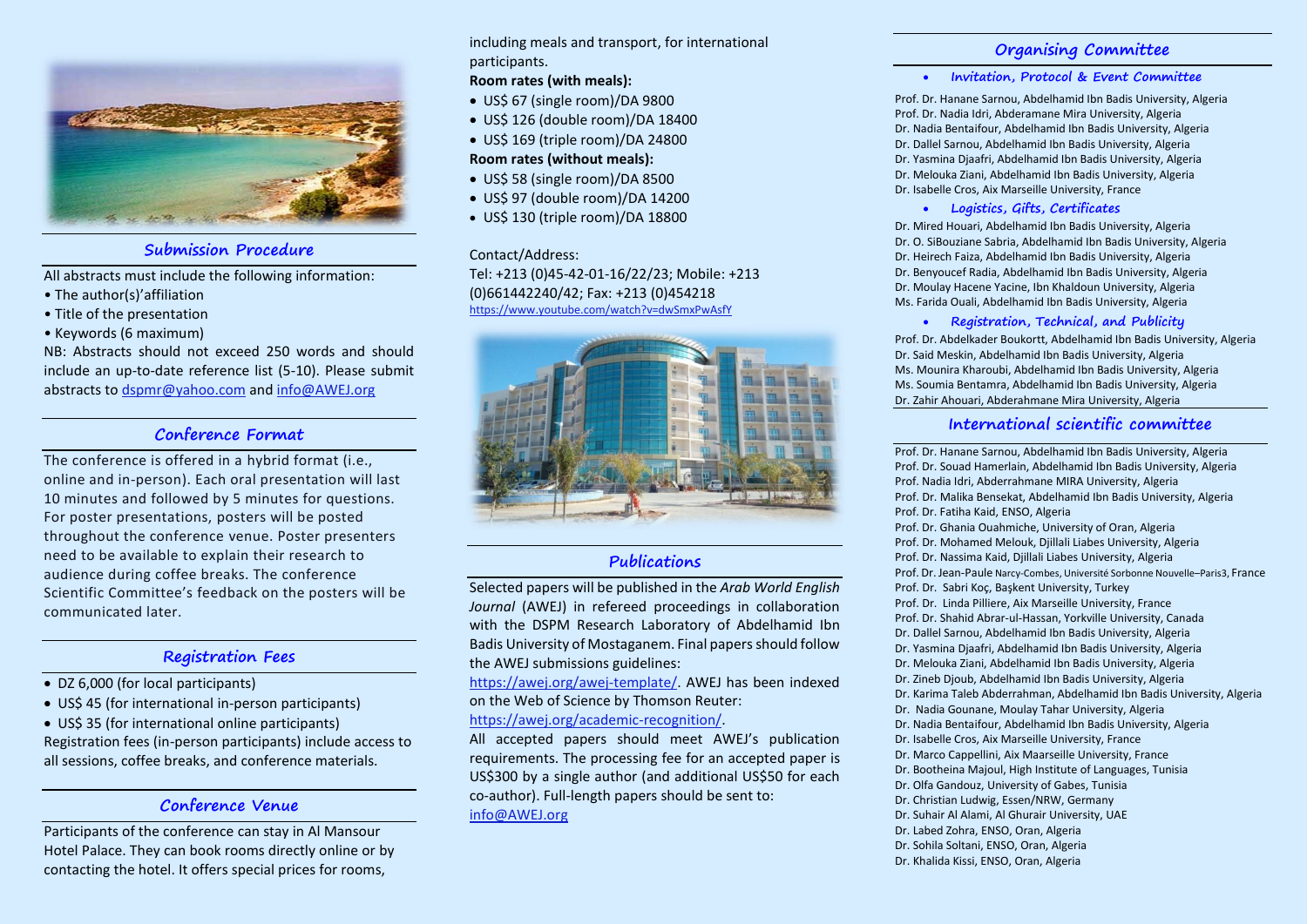## **Keynote Speakers**

#### **Michael Byram, Professor Emeritus and Guest Research Professor, University of Durham, Durham, UK**



Prof. Byram worked as a volunteer teacher of English at a lycée in Mascara, Algeria, in 1965-66 before studying languages at King's College Cambridge, including a PhD in Danish literature. He then began his professional life as a teacher of foreign languages in secondary education in

England, complemented by work in adult education, after which he moved to Durham University School of Education. He worked first in initial teacher education and then increasingly in doctoral education, for professional and academic doctorates. From the 1990s until recently, Prof. Byram was an adviser and expert at the Council of Europe in language policy and intercultural and democratic citizenship. Prof. Byram's best-known book is *Teaching and Assessing Intercultural Communicative Competence*, which appeared in a second edition in 2021. In recent years he has focused on doctoral studies: international comparative research on how people experience the PhD as supervisors and supervisees and how it is examined. E-mail: [m.s.byram@durham.ac.uk](mailto:m.s.byram@durham.ac.uk)

#### **Leticia Yulita, Associate Professor, University of East Anglia, Norwich, UK**



Leticia Yulita, PhD, is Associate Dean International for the Faculty of Arts and Humanities at the University of East Anglia (UEA), UK where she holds a University Teaching Fellowship. She is also Senior Fellow of the Higher Education Academy. Leticia was trained as an English language teacher in

Argentina, where her passion for languages began. She researches critical pedagogical approaches to language education, currently exploring the intercultural citizenship dimension of language teaching and learning. In 2019, she won the UEA Achievement Award for her outstanding contribution to public engagement fostering the study of languages in local and international communities. Before joining UEA, she had over 20 years' experience as Director of Studies in language schools; firstly in Argentina and then in the UK. In the past 10 years, she has led three British Council funded projects internationalising the language curriculum in Uzbekistan and Argentina. E-mail: [l.yulita@uea.ac.uk](mailto:l.yulita@uea.ac.uk)

#### **Melina Porto, Professor, Universidad Nacional de La Plata (UNLP), La Plata, Argentina**



Melina Porto is a teacher and translator of English from Universidad Nacional de La Plata. She holds an MA ELT (Essex University), a PhD in Sciences of Education (UNLP) and a postdoctoral degree in Humanities and Social Sciences (UBA). She is a researcher at CONICET

and Professor at Universidad Nacional de La Plata in Argentina. She is also Honorary Research Fellow at the University of East Anglia.Her research interests include intercultural language education, intercultural citizenship, pedagogies of discomfort, service learning, and ethics. E-mail: [melinaporto@conicet.gov.ar](mailto:melinaporto@conicet.gov.ar)

#### **Shahid Abrar-ul-Hassan, Professor, Yorkville University, New Westminster, BC, Canada**



Shahid Abrar-ul-Hassan has been working as a language educator, researcher, and teacher developer for over two decades at institutions in many regions of the world. He is currently a Professor of English language education at Yorkville University, British Columbia Campus. He also serves as a TESOL

subject expert with the British Columbia Ministry of Advanced Education and Skills Training (Canada). He is a Visiting Professor at Southeast University, Nanjing, PR China. Shahid is the Co-Editor of the Special Issue on language assessment literacy of *System* (an international journal of educational technology and applied linguistics, Elsevier, UK). He has served as an editor of *TESOL Journal* as well as the volume editor of *Teaching English as an International Language* (Volume 1) of the *TESOL Encyclopedia of English Language Teaching*, both published by Wiley-Blackwell. He was a Visiting Researcher in the College of Education and Human Development, The University of Texas at San Antonio, USA. Shahid also served as Secretary of TESL Canada Federation and in several leadership roles with TESOL International Association (USA). He was honored with an Alumni Achievement Award (2018) by the Middlebury Institute of International Studies at Monterey, California, which is his alma mater, and received Best Teacher award (2010) from Sultan Qaboos University. Shahid completed MA TESOL and two Postgraduate Certificates at the Middlebury Institute of International Studies in Monterey (USA) and PhD Education at the University of British Columbia, Vancouver (Canada). E-mail[: shahidabrar@yahoo.com](mailto:shahidabrar@yahoo.com)

#### **Karim Sadeghi, Professor, Urmia University, Urmia, Iran**



Karim Sadeghi has a PhD from the University of East Anglia (UK). He is the founding editor-in-chief of the *Iranian Journal of Language Teaching Research* (IJLTR), a Scopus Q1 journal (Top 15 percent). The journal he founded and leads was selected as Iran's Top Journal in 2020 by the Iranian Ministry of Science, Research and

Technology and has consistently received the highest Impact Factor in the list of journals indexed by the Islamic Science Citation Index. His recent publications have appeared in *Frontiers in Psychology, Current Psychology, ESP Journal, RELC Journal, System,* and *Assessing Writing*. His monograph, Assessing Second Language Reading, was published in 2021 by Springer. Google citations: 2100+; H-index: 23; i10-index: 56; Web of Science/Publons Researcher ID: [https://orcid.org/0000-0002-1426-](https://orcid.org/0000-0002-1426-9997) [9997;](https://orcid.org/0000-0002-1426-9997) E-mail[: kerimsadeghi@gmail.com](mailto:kerimsadeghi@gmail.com)

#### **Jean-Paul Narcy-Combes, Professor Emeritus, Université Sorbonne Nouvelle - Paris 3, Paris, France**



Jean-Paul Narcy-Combes is Professor Emeritus (language education) at « Université Nouvelle-Paris 3 ». (DILTEC, EA2288). His fields of research and publication cover epistemology and more practically learning environments and tasks with a special interest in schooling languages in various countries. Selection of

recent publications: *Books*

Narcy-Combes J.-P., Narcy-Combes M.-F. (2019), *Cognition et personnalité dans l'apprentissage des langues. Relierthéorie et pratique*. Paris: Didier.

Narcy-Combes M-F. Narcy-Combes J-P., McAllister J., Leclère M. & Miras G. (2019): *Language Learning and teaching in a multilingual world: Theory and Practice*, Clevedon, Multilingual Matters. *Book chapters*

Narcy-Combes J.-P. (2019). Le transculturing et le translanguaging: des construits pertinents au Maroc, in Essaouuri, M., Mabrour, A., & Sadiqui, M. *L'enseignement-apprentissage du français au Maroc au XXIème siècle*. Paris: L'Harmattan: 13-41. *Articles*

Bozhinova, K., Narcy-Combes, J.-P. & Mabrour, A. (2020). Écrire en langue additionnelle : un besoin de complexifier les modèles. In Bozhinova, K. et Denimal, A. (coord.) Enseigner et apprendre aecrire en Français langue etrangere: modelestheoriques,